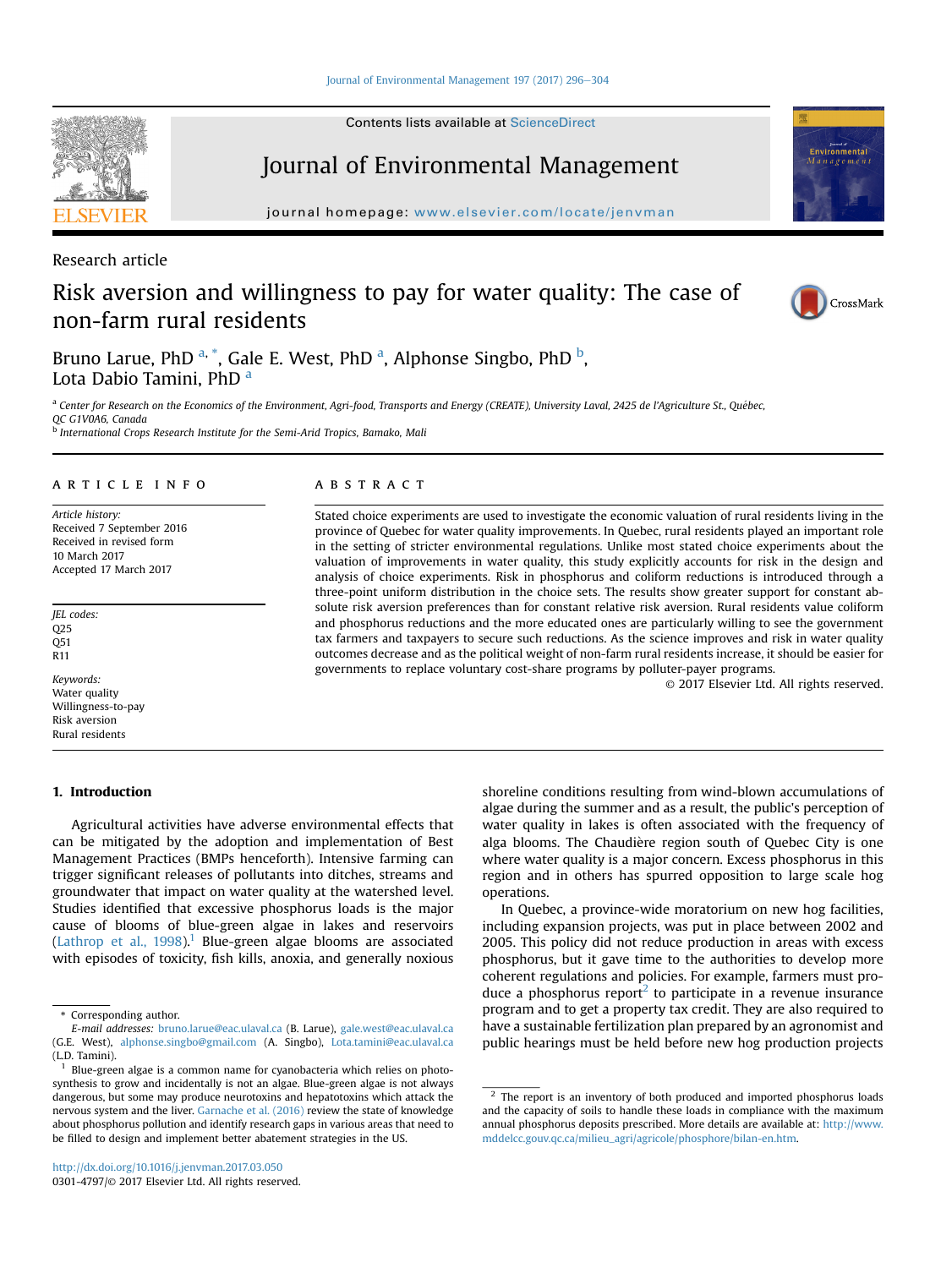can be implemented. The federal and provincial governments have also promoted the adoption of specific BMPs like crop rotations, surface runoff controls, reduced herbicide use, solid and liquid manure management with adoption rates ranging from 15% to 66% ([Ghazalian et al., 2009](#page-7-0)). Government programs were underperforming in meeting sustainable development objectives and tensions between farmers and rural residents remained in spite of the additional regulations imposed on farmers ([MDDEP, 2011a\)](#page-7-0). A new approach was needed and in 2013, Quebec's provincial government introduced a new integrated water management program at the watershed level that provides funding to watershed organizations. The latter bring together representatives of regional county municipalities (RCM), municipalities, users, environmental groups and citizens. Watershed organizations are eligible to receive funding, up to \$30,000 CAD/year, to tackle well-documented water quality problems. A farmer involved in a collective program can also receive cost-share funds covering 70% of eligible expenses or 90% of eligible expenses if a neighbor farmer whose land borders his, also applies for cost-share funds. $3$  It is hoped that farmers and citizens working together will be able to develop more efficient interventions ([MDDEP, 2011b\)](#page-7-0). Taxpayers contributions toward BMP adoption is substantial and it is on this issue that this paper focuses by investigating the preferences of rural residents, excluding farmers, when it comes to trade-offs involving coliform and phosphorus reductions and added costs for taxpayers and farmers.<sup>4</sup>

Unlike previous stated choice experiments about water quality, this study explicitly accounts for risk in the design and analysis of choice experiments. As such, it is hypothesized that support for investments to improve water quality is conditioned by the expected improvementinwater quality, but also by the distribution of possible improvements. More specifically, this study investigates the role of risk aversion<sup>5</sup> on willingness-to-pay estimates for water quality improvements. The expected utility (EU) theory has a long tradition in the analysis of decisions under risk. It revolves around the valuation and probability of different outcomes. One of the challenges in introducing risk aversion is to describe the outcomes and the probabilities in a succinct yet transparent manner [\(Palsson, 1996\)](#page-7-0). This is accomplished by showing respondents 3-point discrete uniform distributions with different means and spreads about reductions in coliforms and phosphorus. Because the lower and upper bounds are equally distant from the means and each proposed reduction has the same probability, the mean reduction and the spread can be seen as attributes. Two utility functions incorporating risks are estimated. The first one posits that risk preferences display constant absolute risk aversion (CARA) while the second showcases constant relative risk aversion (CRRA). Different specifications are estimated with fixed and random parameters to assess the robustness of the results and to address observed and unobserved heterogeneities across respondents. One set of regressions allows unobserved heterogeneity in risk aversion while cost coefficients are fixed. A second set of regressions has fixed risk aversion coefficients, but allows for unobserved heterogeneity in costs.

To summarize, this article aims to analyze the preferences of non-farm rural residents, about water quality improvements and how the cost for such improvements should be divided between

farmers and taxpayers. Risk in BMPs capacity to improve water quality as well as observed and unobserved heterogeneity in risk attitudes on the part of rural residents are taken into account. The research relies on stated-choice experiments involving 711 randomly-selected non-farm rural residents from the Chaudiere region south of Quebec City.

The remainder of this paper is organized as follows. Section 2 reviews the literature on the adoption of BMPs and growing social and economic importance of rural residents. Section [3](#page-2-0) presents the research methodology with subsections on expected utility theory, random utility models and the choice design behind the stated choice experiments. Section [4](#page-3-0) presents the estimation results and the trade-offs between attributes like willingness to pay for expected coliform and phosphorus reductions and meanstandard deviations. Section [5](#page-6-0) discusses the policy implications and limitations of our study.

#### 2. The growing influence of rural residents and BMPs

The literature on BMP adoption focuses on farmers' characteristics and their farms (e.g., [Baumgart-Getz et al., 2012\)](#page-7-0). [Tamini](#page-8-0) [\(2011\)](#page-8-0) and [Hadrich and Van Winkle \(2013\)](#page-7-0) find that extension services increase the probability of BMP adoption. [Rahelizatovo](#page-7-0) [and Gillespie \(2004\)](#page-7-0) and [Hadrich and Van Winkle \(2013\)](#page-7-0) contend that problem awareness impacts on BMP adoption. [Asci](#page-7-0) [et al. \(2015\)](#page-7-0) argue that the incidence of BMPs on the mean and variance of profit and farmers' attitude toward risk condition adoption. [Ghazalian et al. \(2009\)](#page-7-0) find that larger farms are more likely to adopt BMPs because they can more easily afford implementation  $costs<sup>6</sup>$  and are more often the object of criticism regarding the adverse effects of agricultural production. [Reimer](#page-7-0) [et al. \(2012\)](#page-7-0) did in-depth interviews with Indiana farmers and found that those who care about off-farm environmental benefits and feel responsible to others are most likely to adopt BMPs. Clearly, most farmers care about how they are perceived by nonfarm rural residents.

The importance of rural residents as a proportion of the rural population is rising rapidly. In Quebec, the last census reveals that rural population increased from 1,420,330 in 2001 to 1,534,731 in 2011 with an annual average increase rate of 0.81% while the number of farms decreased from 32,139 to 29,437 over the same period (indicating an annual decrease rate of  $0.92\%$ ).<sup>7</sup> A similar pattern applies for Canada as a whole. This trend has interesting political economy implications. Farmers must be increasingly sensitive to the preoccupations and expectations of rural residents. New institutions are being created to reflect the growing political power of rural residents. The aforementioned integrated water management approach that empowers rural residents in the decision-making process about environmental initiatives applied at the watershed level is clearly a step in this direction. Rural residents can directly benefit from BMP adoption by farmers $\delta$  and that these benefits are valuable. For example, Luzar and Cossé (1998) find that having a private well tends to increase the willingness to pay for one's own and state-level water quality.

<sup>&</sup>lt;sup>3</sup> For the details of the program, see [http://www.gcaq.ca/client/uploads/179/](http://www.gcaq.ca/client/uploads/179/68184964294112.pdf) [68184964294112.pdf.](http://www.gcaq.ca/client/uploads/179/68184964294112.pdf)

Excess phosphorus is a global problem and increasing on-farm phosphorus efficiency is costly. [Sharpley et al. \(2015\)](#page-7-0) discuss various policy options to internalize environmental costs in decisions made by farmers and consumers.

<sup>5</sup> [Hirshleifer and Riley \(1992](#page-7-0), p.23) define a risk averse person as someone who "prefers a certainty consequence to any risky prospect whose mathematical expectation of consequences equals that certainty.

<sup>6</sup> [Ghazalian et al. \(2010\)](#page-7-0) and [Tamini et al. \(2012\)](#page-8-0) find that BMPs tend to slightly increase costs/decrease profit, but [Valentin et al. \(2004\)](#page-8-0) find that the adoption of nutrient BMPs has a positive effect on net farm income. [Hadrich and Van Winkle](#page-7-0) [\(2013\)](#page-7-0) find that farms with low debt loads are more likely to adopt BMPs.

<sup>7</sup> For rural population statistics, see [http://www.statcan.gc.ca/tables-tableaux/](http://www.statcan.gc.ca/tables-tableaux/sum-som/l01/cst01/demo62f-eng.htm) [sum-som/l01/cst01/demo62f-eng.htm](http://www.statcan.gc.ca/tables-tableaux/sum-som/l01/cst01/demo62f-eng.htm) and for the number of farms see [http://](http://www.omafra.gov.on.ca/english/stats/census/number.htm) [www.omafra.gov.on.ca/english/stats/census/number.htm](http://www.omafra.gov.on.ca/english/stats/census/number.htm).

<sup>8</sup> Rural residents may also adopt BMPs for homeowners, a subject investigated by [Brehm et al. \(2013\)](#page-7-0).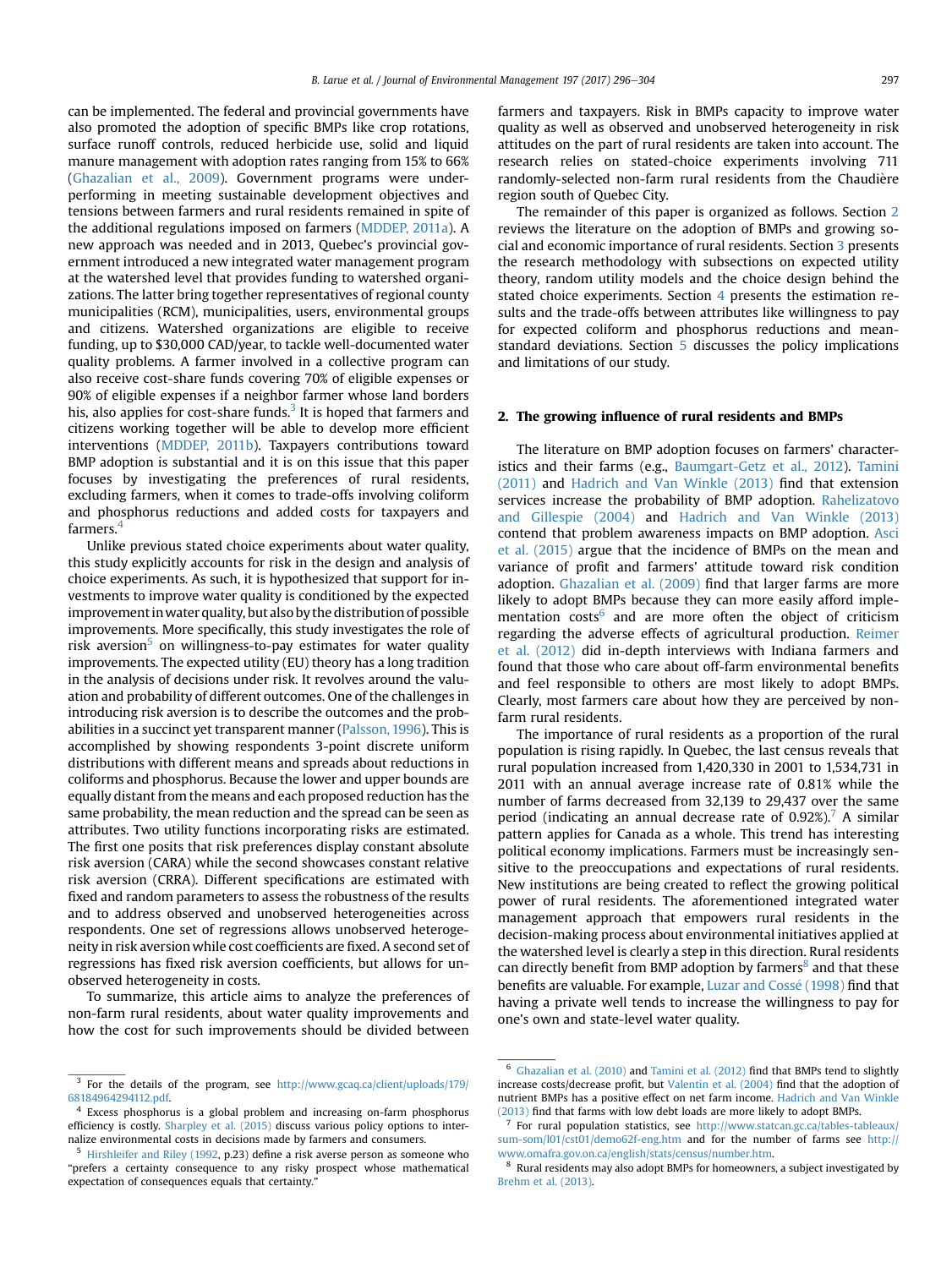# <span id="page-2-0"></span>3. Research methodology

The aim of this study is to investigate rural residents' preferences about coliform and phosphorus in water stemming from the implementation of BMPs. One of our objectives is to ascertain whether dispersion around predicted reductions impacts on the valuation of coliform and phosphorus reductions by rural residents and if so, to measure the risk aversion of rural residents. Another objective is to evaluate the extent by which rural residents are willing to have farmers and taxpayers contribute financially to achieve coliform and phosphorus reductions. Our analysis relies on stated choice experiments which are most useful to estimate the value of goods and services in the absence of market data. The idea is to present choice sets to respondents and to extract information about their preferences from the choices they make. Our introduction of risk in stated choice experiments is grounded in expected utility theory (EUT). The next subsection describes the concept and two common types of risk preferences.

### 3.1. The valuation of pollution reductions under risk

EUT has a long tradition in applied economics to analyze behavior in the presence of risk. It assumes that respondents know the probabilities and benefits associated with each possible outcome and simply sums up the expected benefits when evaluating a given scenario. Respondents were confronted to three equally probable contingent reductions in phosphorus (p) and in coliforms (c):  $r_k - d_k$ ,  $r_k$ ,  $r_k + d_k$  with  $k = p$ , c;  $r_k$  is the mean reduction and  $d_k$  is the discrete interval and the spread is then  $2d_k$ . All else equal, risk averse respondents prefer less to more dispersion. Utility functions allowing for risk aversion must be specified and their non-linearity adds complexity ([Glenk and Colombo, 2013;](#page-7-0) [Palsson, 1996](#page-7-0)). Two popular forms of risk aversion are considered. Constant absolute risk aversion behavior is characterized by the utility function (U):  $U = 1 - e^{-\gamma r}$ , with  $ARA = \frac{\partial^2 U / \partial r^2}{\partial U / \partial r} = \gamma$ ,  $RRA \equiv \frac{\partial^2 U/\partial r^2}{\partial U/\partial r} r = \gamma r$ , where ARA and RRA are respectively the Arrow-Pratt coefficients of absolute and relative risk aversion. CARA implies that risk aversion is constant, regardless of the size of the pollution reductions considered. With three equal probabilities, expected utility can be expressed as:

$$
EU = \frac{\left(3 - e^{-(d_p + r_p)\gamma_p}\left(1 + e^{d_p \gamma_p} + e^{2d_p \gamma_p}\right)\right)}{3} + \frac{\left(3 - e^{-(d_c + r_c)\gamma_c}\left(1 + e^{d_c \gamma_c} + e^{2d_c \gamma_c}\right)\right)}{3} + \sum_{j=1}^J \beta_j x_j \tag{1}
$$

Variables  $x_i$  are fixed and include monetary variables like cost and other attributes. As specified, attitude toward risk can differ whether risk is about phosphorus or coliform reductions. When allowed to be random, a cost parameter  $\beta_{\cos t}$  can be replaced by  $-e^{\beta_{\cos t}}$  to insure that the effect of cost on utility is strictly negative. Risk preferences that exhibit constant relative risk aversion (CRRA) also exhibit decreasing absolute risk aversion (DARA). This means that dispersion induces less disutility around large expected pollutant reductions than around small ones. The corresponding utility function is:  $U(r) = \frac{r^{1-\gamma}}{1-\gamma}$ ;  $\gamma \in (0, 1]^9$ ,  $ARA = \frac{\gamma}{r}$ ,  $RRA = \gamma$ . When  $\gamma = 0$ ,  $U = r$  and agents are risk neutral while when  $\gamma > 0$ , agents

are risk averse.<sup>10</sup> Expected utility can be depicted by<sup>11</sup>:

$$
EU = \frac{r_p^{1-\gamma_p} + (-d_p + r_p)^{1-\gamma_p} + (d_p + r_p)^{1-\gamma_p}}{3(1-\gamma_p)} + \frac{r_c^{1-\gamma_c} + (-d_c + r_c)^{1-\gamma_c} + (d_c + r_c)^{1-\gamma_c}}{3(1-\gamma_c)} + \sum_{j=1}^J \beta_j x_j
$$
 (2)

Rural residents may be risk averse at different degrees and a parsimonious way to accommodate this heterogeneity is to rely on a random parameter logit (RPL). The RPL estimator is briefly discussed in the next subsection.

#### 3.2. Preference heterogeneity in empirical models

Random utility models (RUMs) have been used extensively to characterize the preferences of respondents from the choices they make in stated choice experiments. Under RUM, respondents can assess the value of different attributes and hence choose alternatives that provide them the highest level of utility. From the estimated coefficients of utility functions, willingness-to-pay (WTP) estimates can be generated, but their usefulness could be impaired if heterogeneity in preferences is not properly accounted for ([Campbell et al., 2013](#page-7-0)). The RPL assumes a continuous distribution for a subset of parameters in dealing with heterogeneity across respondents. [McFadden and Train \(2000\)](#page-7-0) demonstrate that any random utility model can be approximated by a mixed logit with the appropriate choice of variables and mixing distribution. The formulation of the RPL model decomposes utility into an unobserved, preference heterogeneity component and a deterministic component. In each choice set  $t$ , respondent  $i$  chooses the alternative that yields the highest utility amongst the j alternatives. The respondent chooses the alternative that maximizes his or her utility in each choice occasion. The random utility of respondent  $i$  is defined as:  $U_{ijt} = \beta X_{ijt} + \eta_i X_{ijt} + \varepsilon_{ijt}$  where  $X_{ijt}$  is a vector of observed alternative-specific attributes including the mean and the standard deviation of phosphorus and coliform reductions,  $\beta$  is the vector of coefficients associated with these attributes, and  $\eta_i$  is a vector of k standard deviation parameters.  $\varepsilon_{\text{ijt}}$  is a stochastic term that is assumed to be an independent and identically distributed extreme value (Gumbel distributed). Under this specification each respondent has his or her own vector of parameters,  $\beta_i$ , which deviates from the population mean,  $\beta$ , by the vector  $\eta_i$ . Assuming<br>that the unconditional density  $f(\beta|\cdot\theta)$  has a continuous distribution that the unconditional density  $f(\beta|\vartheta)$  has a continuous distribution, the unconditional probability of the observed sequence of choices

is 
$$
Pr_i(\vartheta) = \int \prod_{t=1}^T \prod_{j=1}^J \left\{ \frac{\exp(\beta x_{ijt})}{\sum_{k=1}^J \exp(\beta x_{ikt})} \right\}^{d_{ijt}}
$$
  $f(\beta|\vartheta)$ . This probability  
defines a mixed logit model with continuous mixing distributions

and the related log-likelihood function is fitted with simulation methods. Conditional on how the  $\beta$  coefficients are distributed over the population, [Train \(2003\)](#page-8-0) shows that the simulated probability is an unbiased estimator of  $Pr_i$  and that its variance decreases as the number of draws used to simulate the probability increases.<sup>12</sup> Heterogeneity amongst respondents can also be conditioned by observable variables such as socio-demographic variables and

<sup>10</sup> When  $\gamma = 1$ ,  $U(r) = \log(r)$ , RRA = 1.<br><sup>11</sup> When there are only two contingencies, r and 0, with probabilities p and 1-p, as in [Glenk and Colombo \(2013\)](#page-7-0), the EU isoelastic specification reduces to:  $EU = p_{\overline{1}}$ 

<sup>&</sup>lt;sup>9</sup> In practice, the estimate of  $\gamma$  may not fall within the 0–1 bounds. A logistic transformation can be used to insure that the estimate falls within the bounds or else inequality restrictions can be imposed in a Bayesian framework.

 $12$  [Hanley et al. \(2006\)](#page-7-0) contend that marginal utilities of environmental attributes are likely to be correlated and that it is best when possible to allow for random coefficients to be correlated.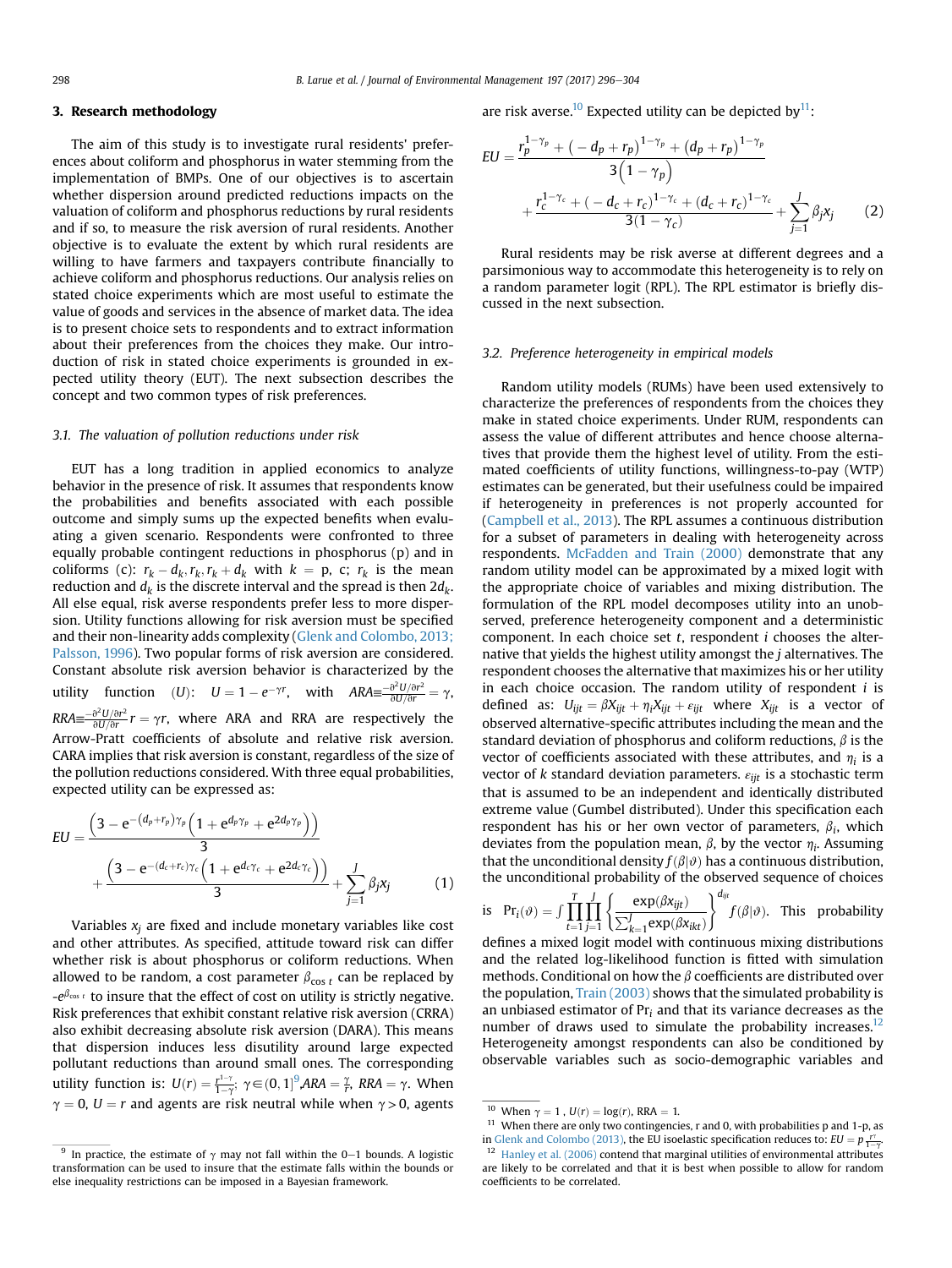<span id="page-3-0"></span>perceptions of respondents. It is assumed that the random parameters are distributed according to a multivariate normal distribution to allow for correlation between random parameters. Some coefficients are usually assumed fixed to facilitate convergence and the interpretation of welfare measures ([Colombo et al.,](#page-7-0) [2009; Hensher et al., 2005](#page-7-0)).

# 3.3. Study design and data

When it comes to agri-environmental policies and more specifically to BMPs, questions arise about who should pay, who should implement BMPs, and which BMPs should be implemented. There have been many studies investigating taxpayers' willingness to pay (WTP) for improvements in water quality (e.g., [Kosenius, 2010\)](#page-7-0). WTP for water quality tends to be higher for people living close to polluted water. This is why our sample consists of non-farm rural residents. Furthermore, our study design allows for water quality improvements to be funded by taxpayers and/or farmers as rural residents might favor the pay-the polluter or the polluter-payer principles. The farmers' contribution is expressed in \$/acre CAD, but in the instructions to respondents, it has been mentioned that a \$10/acre meant a contribution of \$3000 for a 300-acre farm which is roughly the average acreage in Quebec.<sup>13</sup> Secondly, as stated above, we bring risk in the delivery of water quality improvements which take the form of percentage reductions in phosphorus and coliform.<sup>14</sup> These elements were incorporated into the design of the stated preference survey which benefitted from comments and suggestions from extension agents, farmers and rural residents who met with us and participated in a pretest experiment.

The final design of the study comprised of 12 choice sets, which were blocked into two small designs, such that each respondent was required to complete a panel of six choice sets.<sup>15</sup> The choice set design was developed with NGene [\(NGene, 2012\)](#page-7-0). As shown by [Colombo et al. \(2016\)](#page-7-0) in choice experiment, inconsistencies choice has a great impact on the welfare measures. In that respect, a Defficient design was used to optimize on the precision of the parameters to be estimated.<sup>16</sup> For each choice set, respondents were asked to choose between two experimentally designed alternatives and a status quo alternative. When making their choices, respondents were asked to consider only the information presented in the choice set and to treat each set separately. Fig. 1 shows an example of a choice set. It is seemingly made up of four attributes, namely phosphorus reductions, coliform reductions, taxpayers' cost and farmers' cost, but there are actually six attributes because three equally probable reductions are proposed instead of a deterministic one when describing reductions in phosphorus and

| <b>Attribute</b>                         | Practice #1                        | Practice #2                        | <b>Current practice</b> |
|------------------------------------------|------------------------------------|------------------------------------|-------------------------|
| Probable reductions<br>in phosphorus     | 30% or 40% or 50% 0% or 20% or 40% |                                    |                         |
| Probable reductions<br>lin coliform      |                                    | 0% or 15% or 30% 25% or 35% or 45% | No change               |
| Farmers' cost                            | \$10 per acre                      | \$25 per acre                      |                         |
| Taxpayers' cost                          | \$18 per year                      | \$2 per year                       |                         |
| Please tick the one<br>option you prefer |                                    |                                    |                         |

Fig. 1. Sample choice set.

in coliform. The 3-point discrete uniform distribution conveys, in a most transparent fashion, information about the dispersion around the expected reduction (since the standard deviation is a monotone transformation of the spread or the difference between the maximum and minimum reductions) without having to explain concepts of dispersion to respondents ([Table 1\)](#page-4-0). The level of education is a categorical order variable ranging from 1 to 5. The score of one indicates 'primary level' where the score of 5 is associated with 'post-graduate level'.<sup>17</sup>

The sample was made up of rural residents in the province of Quebec. The survey instrument was pretested with 50 respondents to insure that questions were phrased properly, that the stated choice experiments were correctly specified $18$  and that the overall length of the exercise was reasonable. Participants were also given pecuniary incentives to complete the survey. Data were collected from 976 rural residents, but after deleting incomplete surveys and observations that are considered as highly inconsistent in order to reduce the effect of inconsistence choices of the WTP, the total number of respondents dropped to 711, yielding to 4266 completed choice sets and 12,798 observations in the panel. Response consistency is assessed by a number of questions, which allowed identification of individuals, who always chose the expensive alternative or the status quo in all experiments. The survey was conducted during the spring of 2012 via internet by a specialized firm.

## 4. Results and discussions

[Table 2](#page-4-0) presents summary statistics for the sample. Approximately 56% of the respondents were women. The average age in the group was 48 years old and two thirds was between 40 and 70 years old. A large proportion of the respondents (72%) had posthigh school education. In all, 13% of the respondents had an annual personal income of less than \$25,000, a percentage of 72% had an annual income between \$25,000 and \$100,000 and 15% earned at least \$100,000. In terms of gender, age and income, the sample is quite similar to the population of rural residents in the province of Quebec which is characterized by a 60–40 women-men ratio, an average age of 48, and a proportion of persons with an annually personal income less than \$25,000 of 15% [\(Statistics](#page-8-0) [Canada, 2011](#page-8-0)).

 $\overline{13}$  Taxpayers' costs are expressed in dollars per taxpayer, but in our instructions to respondents it was stated that a \$2 contribution would amount to a \$12 million investment in water quality.

<sup>&</sup>lt;sup>14</sup> Percentage reductions have been used as public policy targets by the Quebec and Vermont governments and they have also been used to describe BMP performance by hydrologists ([Michaud et al., 2007\)](#page-7-0). Percentages were used to portray water quality improvements because they are easy to understand by respondents who had to evaluate several attribute trade-offs embodied in the choice sets. The percentages in the choice sets were based on documented BMP effects in Quebec. For example, [Meals et al. \(2010\)](#page-7-0) report that reduced fertilizer rates brought down P concentrations from 394 kg P ha-1 to 270, 281, and 294 kg P ha-1, or reductions of 25-30%, while [Michaud et al. \(2007,](#page-7-0) p.339) argue that "the adoption of conservation tillage on all HRUs cropped to corn or soybean, combined with intercropping of leguminous forages and small grains within the watershed, would result in a 35% predicted drop in P loads from the watershed's cropped lands".

<sup>&</sup>lt;sup>15</sup> This is a standard technique used to reduce the number of choices ([Louviere](#page-7-0) [et al., 2000,](#page-7-0) p. 83-137).

<sup>16</sup> [Rose et al. \(2008\)](#page-7-0) report statistical evidence indicating that D-efficient designs outperform traditional orthogonal designs in estimating the utility parameters in stated choice experiments. The D-error for our design was 0.001435.

 $^{17}$  Estimations with educational dummy variables were compared to estimations with a single education variable. Education effects were monotone and similar across specifications and the more parsimonious specification was retained for the computations of marginal effects.

 $18$  The layout should be clear and the choice set design and parameters should be such as to produce tradeoffs, reduce the likelihood of dominant alternatives, and enable us to accurately estimate preference parameters to compute WTP estimates.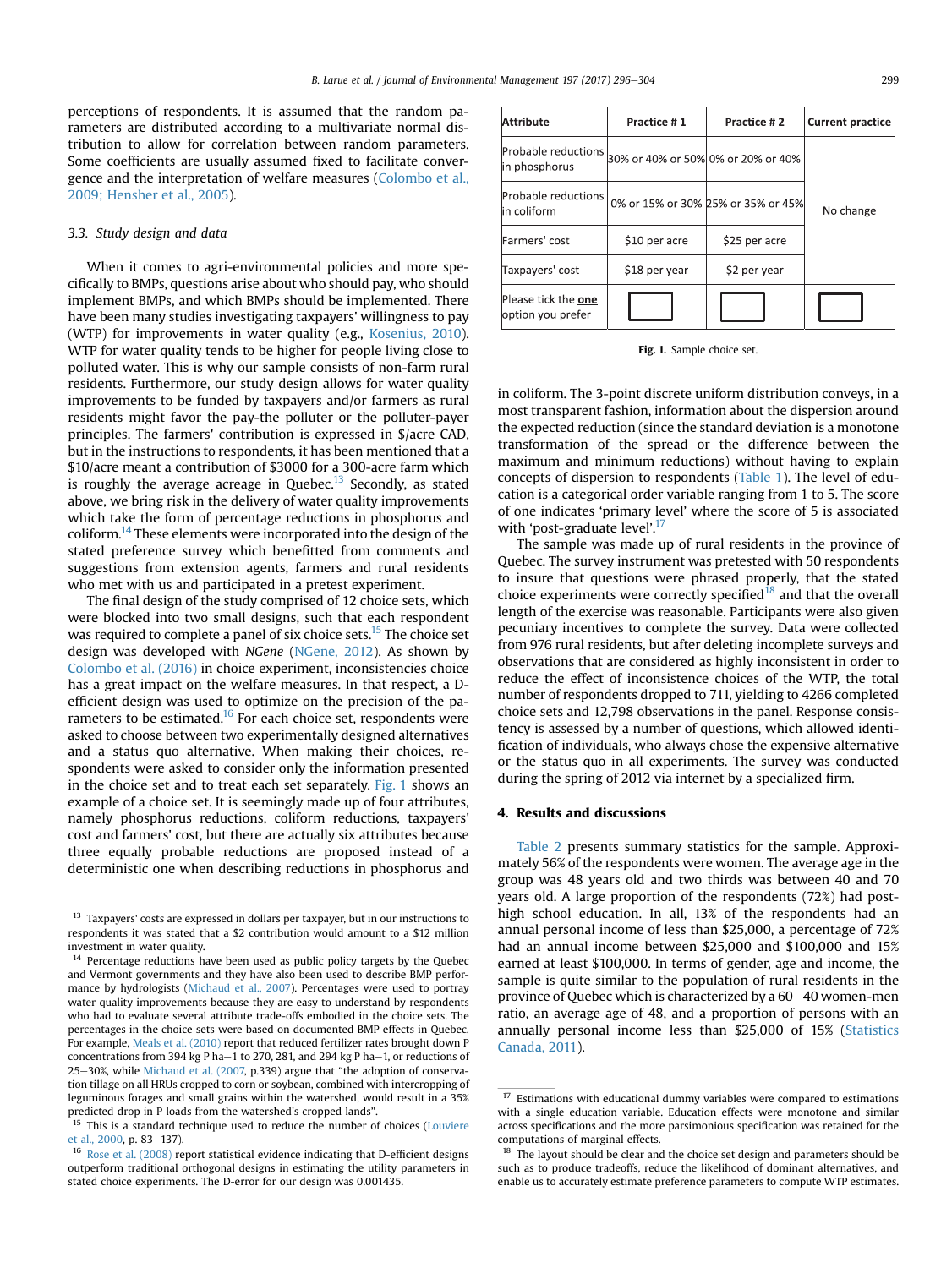<span id="page-4-0"></span>

Attributes and their levels.

| Attributes                                       | Variable name | Units          | Levels                    |
|--------------------------------------------------|---------------|----------------|---------------------------|
| Expected phosphorus reduction                    |               | $(\%)$         | 0, 15, 20, 25, 30, 35, 40 |
| Expected coliform reduction                      |               | (%)            | 0, 15, 20, 25, 30, 35, 40 |
| Half spread around expected phosphorus reduction | STD P         | (%)            | 0, 5, 10, 15, 20          |
| Half spread around expected coliform reduction   | STD_C         | (%)            | 0, 5, 10, 15, 20          |
| Farmers' cost <sup>a</sup>                       |               | $(S$ CAD/acre) | $-5, 0, 10, 25, 35$       |
| Taxpayers' cost                                  |               | $(S$ CAD/year) | 0, 2, 10, 18              |

<sup>a</sup> The negative value  $(-5)$  of Farmers' cost means farmers will earn a profit of \$5 CAD per acre.

| anı<br>ш |  |
|----------|--|
|----------|--|

| Variable                                                   | Units       | Mean                   | Std. Dev. |
|------------------------------------------------------------|-------------|------------------------|-----------|
| <b>Expected Phosphorus</b><br>reduction (P)                | %           | 30.745                 | 9.979     |
| <b>Expected Coliform</b><br>reduction $(C)$                | %           | 24.254                 | 9.979     |
| Half spread around mean<br>Phosphorus reduction            | $\%$        | 9.979                  | 7.811     |
| Half spread around mean<br>Coliform reduction              | %           | 6.666                  | 5.774     |
| Std. dev. around mean<br>Phosphorus reduction<br>$(STD_P)$ | %           | 5.951                  | 4.631     |
| Std. dev. around mean<br>Coliform reduction<br>$(STD_C)$   | %           | 4.036                  | 3.444     |
| Farmers' Cost (F)                                          | \$ CAD/acre | 3.059                  | 7.484     |
| Taxpayers' Cost (T)                                        | \$ CAD/acre | 10.596                 | 7.983     |
| Age                                                        | Year        | 48.327                 | 14.361    |
| Formal education (edu) <sup>a</sup>                        |             | 3.111                  | 0.987     |
|                                                            | %           | Primary school $= 1$   | 4.08%     |
|                                                            | $\%$        | Secondary school $= 2$ | 23.49%    |
|                                                            | %           | High school $=$ 3      | 37.69%    |
|                                                            | %           | University $=$ 4       | 26.72%    |
|                                                            | $\%$        | Post graduate $= 5$    | 8.02%     |

# of respondents (711)  $*$  # of choice sets (6)  $*$  # of alternatives (3) = 12,798 observations.

<sup>a</sup> Mean of education.

The first part of the questionnaire had attitude questions about environmental issues more generally and water quality more specifically. The mean score for perceived media exaggeration of environmental problems is closer to 0 than to 6 at 2.02, but the standard deviation is particularly large at 1.82 (Table 2). The mean score for the self-assessed degree of environmental concern is quite high at 3.70, but it has also a fairly large standard deviation. From these statistics, one can anticipate that observed and unobserved heterogeneities will play important roles in the analysis of the stated choice experiments.

# 4.1. Estimation results

Models grounded in EUT are nonlinear and have been estimated with NLogit 5's nonlinear random parameter logit estimator. Two types of risk preferences are considered. Given the nonlinearity of the expected utility functions, model specifications were kept simple and a single interaction variable, education, was included because it was significant in all models. The first type of models posits that respondents have constant absolute risk aversion (CARA). Three different empirical versions of Eq. [\(1\)](#page-2-0) were then estimated and the results were presented in the first three columns of [Table 3.](#page-5-0) Results in the first column pertain to a specification with random risk preference parameters interacting with education. In the case of coliforms, the Arrow-Pratt coefficient of absolute risk aversion (ARA) is  $\hat{\gamma}_c \equiv \gamma_c + \gamma_{c,educ} * educ$ . The coefficient  $\gamma_c$  is

normally distributed with a mean of 0.08, that is not statistically different from zero, but the coefficient  $\gamma_{c,educ} = 0.06$  is highly significant. This implies that rural residents are risk averse when it comes to possible deviations around expected coliform reductions and that absolute risk aversion is increasing with education. The standard deviation of coliforms STD  $\gamma_c = 0.28$  is highly significant and its size confirms that there is much unobserved heterogeneity in the degree of risk aversion across rural residents.<sup>19</sup> As for phosphorus, the coefficient  $\gamma_{p,educ}$  is positive and statistically significant,  $\gamma_p$  is not statistically significant, but STD  $\gamma_p$  is. Thus for both coliform and phosphorus, risk aversion is increasing with the level of education and unobserved heterogeneity matters in the conditioning of risk preferences. Having taxpayers and farmers pay to achieve water quality improvements, all else equal, significantly decreases utility of respondents as  $\beta_{\cos t,t}$  and  $\beta_{\cos t,f}$  are negative and highly significant. The magnitude of these cost coefficients play an important role in the analysis of the tradeoffs between costs and expected reductions in coliforms and phosphorus discussed in the subsection on willingness-to-pay estimates.

The results appearing in the second column are from a model that posits that mean risk aversion is the same whether risk pertains to coliform or phosphorus reductions. The parameters that do not pertain to mean risk aversion are robust to the constraint as they are very close to the ones reported in the first column, but a likelihood ratio test 2(-3896 + 3903) =  $14 > \chi^{2}_{3,0.05} = 7.82$  implies the rejection of the restricted model (i.e.,  $H_0: \gamma_c = \gamma_p$ ,  $\gamma_{c,educ} = \gamma_{p,educ}, STD_{\gamma_c} = STD_{\gamma_p}$ .

The third CARA model assumes that all residents have the same risk parameters. The mean risk-aversion parameters are nonrandom and do not interact with education. The risk aversion parameters differ significantly  $\gamma_c = 0.24 \times 0.05 = \gamma_p$  which suggests that rural residents are more risk averse when risk is about coliform reductions than when phosphorus reductions are considered. This might reflect a greater concern for health risks than for environmental ones. The third CARA model has random cost coefficients allowed to interact with education. An exponential transformation was performed to insure that costs have strictly negative effects on utility. The rationale for random costs is that different individuals might have different views about who should pay for water quality improvements. As expected, the mean cost coefficients are negative and significant. The costs-education interaction effect is significantly different from zero for taxpayers' costs and this implies that more highly educated residents are less inconvenienced by having taxpayers and farmers coerced into financially contributing to water quality improvements. This third CARA model has the same

<sup>&</sup>lt;sup>19</sup> The range defined by  $\gamma_c + \gamma_{c,educ} * educ \pm 1.96 * STD \gamma_c$  spans negative values which should be censored at zero to insure that the expected utility is not decreasing in mean coliform reductions. Replacing  $\gamma_c$  by  $e^{\gamma_c}$  is a way to avoid negative values, but attempts to impose this restriction failed. However, exponential transformations were successfully used to insure that random cost effects are strictly negative.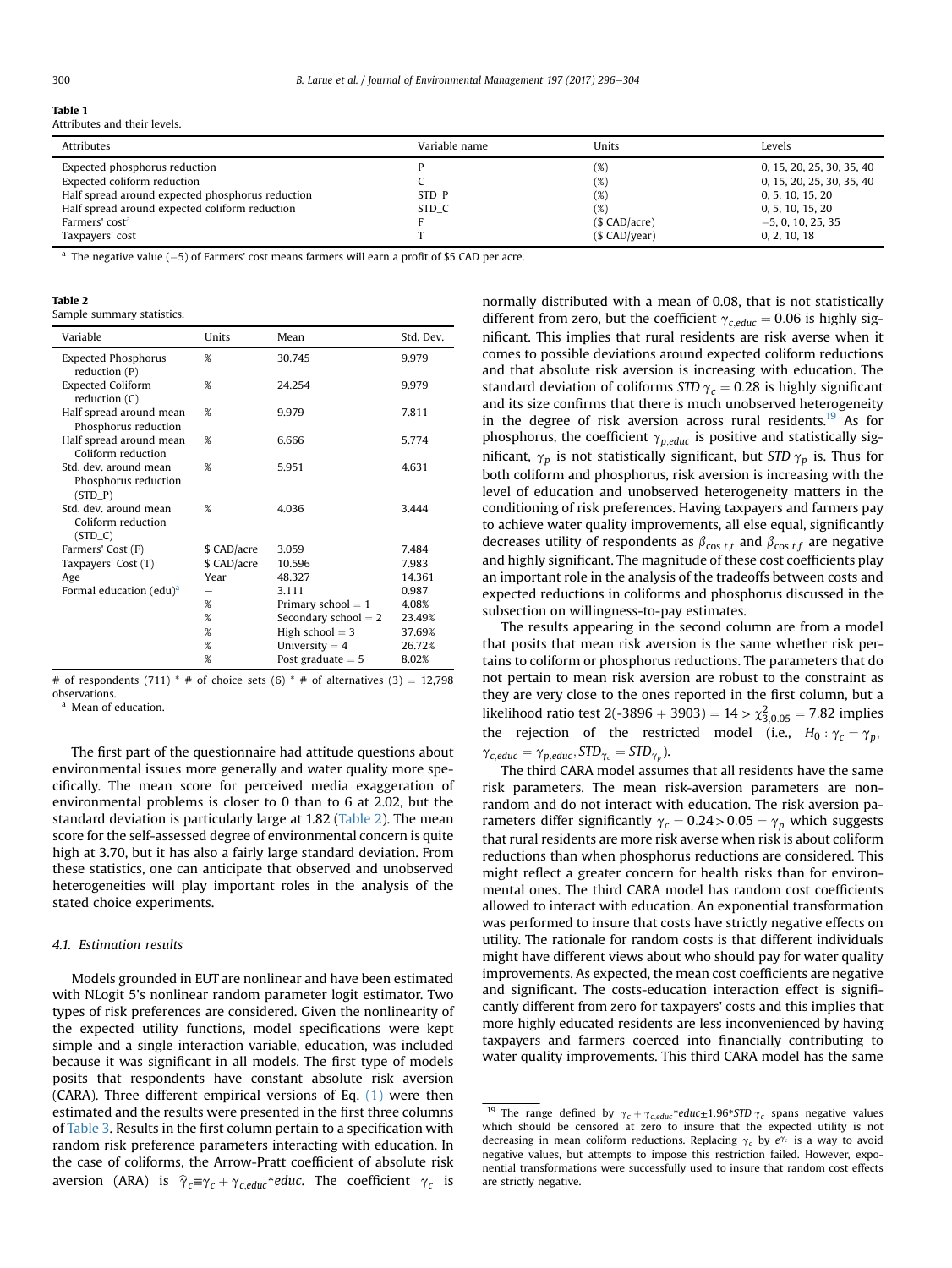B. Larue et al. / Journal of Environmental Management 197 (2017) 296–304 301

| таріє э                                |  |  |  |
|----------------------------------------|--|--|--|
| Expected utility CARA and CRRA models. |  |  |  |

<span id="page-5-0"></span> $T = T$ 

| Coefficients            | CARA(1)               | CARA(2)               | CARA(3)                         | CRRA(4)                  | CRRA(5)                | CRRA(6)                  |
|-------------------------|-----------------------|-----------------------|---------------------------------|--------------------------|------------------------|--------------------------|
| $\gamma_c$              | 0.0837(0.0972)        | 0.0095(0.0592)        | $0.2420***$ (0.0688)            | 0.0220(0.0738)           | $0.3542***$ (0.0373)   | $0.3570***$ (0.0366)     |
| $\gamma_{c,educ}$       | $0.0610*(0.0335)$     | $0.0752***$ (0.0219)  | $\overline{\phantom{0}}$        | $0.1177***$ (0.0176)     |                        |                          |
| STD $\gamma_c$          | $0.2851***$ (0.0587)  | $0.2836***$ (0.0408)  | $\overline{\phantom{0}}$        |                          |                        |                          |
| ${\gamma}_p$            | $-0.1055(0.1176)$     | 0.0095(0.0592)        | $0.0513*(0.0290)$               | $0.4713***$ (0.1006)     | $0.4825***(0.0589)$    | $0.4813***$ (0.0582)     |
| $\gamma_{p,educ}$       | $0.0757***$ (0.0218)  | $0.0752***$ (0.0219)  | $\overline{\phantom{0}}$        | 0.0239(0.0210)           |                        |                          |
| STD $\gamma_p$          | $0.2380***$ (0.0695)  | $0.2836***$ (0.0408)  |                                 | $0.1414***$ (0.0519)     |                        |                          |
| $\beta_{\cos t,t}$      | $-0.2055***$ (0.0413) | $-0.2137***$ (0.0409) | $-1.0904$ <sup>*</sup> (0.6387) | $-0.3423***$ (0.0433)    | $-0.6677***$ (0.1137)  | $-0.7035***$ (0.0982)    |
| $\beta_{\cos t,t,educ}$ |                       |                       | $0.6426**$ (0.2637)             |                          | $0.1146***$ (0.0360)   | $0.1251***$ (0.0307)     |
| $STD\beta_{\cos t,t}$   |                       |                       | $1.7203***$ (0.3037)            | $-0.1489***$ (0.0211)    | $0.2890***$ (0.0801)   | $0.1884**$ (0.0935)      |
| $\beta_{\cos t.f}$      | $-0.1578***$ (0.0203) | $-0.1580***$ (0.0203) | $-1.7565***$ (0.4178)           | $\overline{\phantom{0}}$ | $-0.2222***$ (0.0645)  | $-0.1414***$ (0.0214)    |
| $\beta$ cos t.f.educ    |                       |                       | $-0.17395(0.12857)$             | $\overline{\phantom{m}}$ | 0.0284(0.0195)         |                          |
| $STD\beta_{\cos t.f}$   |                       |                       | $0.76977***$ (0.18113)          | -                        | $0.20191***$ (0.04269) | $\overline{\phantom{0}}$ |
| Constant                | $1.8626***(0.1477)$   | $1,7203***$ (0.1553)  | $1,27840***$ (0.13319)          | $-4.4567***$ (0.1670)    | $-4.0634***$ (0.1733)  | $-4.1238***$ (0.1663)    |
| LLF                     | $-3896$               | $-3903$               | $-4025$                         | $-4504$                  | $-4521$                | $-4536$                  |
| McFadden $R^2$          | 0.17                  | 0.17                  | 0.14                            | 0.04                     | 0.04                   | 0.03                     |

Notes: Standard errors are in parentheses. STD is the standard deviation estimate associated with the RPL's random parameters. c denotes coliform and p phosphorus. CARA denotes constant absolute risk aversion while CRRA stands for constant relative risk aversion, cost,f represents farmers' cost while cost,t stands for taxpayers' cost. \*\*\*, \*\*, \* = Significance at 1%, 5%, 10% level.

number of parameters as the first one, but it does not fit the data as well.

The last three columns in Table 3 feature estimation results for CRRA (constant relative risk aversion) models. All three models have significant constant relative aversion CRA coefficients. The fourth column features a model with a random risk coefficient for phosphorus  $(\gamma_p)$  and a fixed risk coefficient for coliforms  $(\gamma_c)$ . This specification came about after experimenting with more general specifications. The CRA coefficient for phosphorus varies between 0.19 and 0.75 because of unobserved heterogeneity (i.e.,  $\hat{\gamma}_p = 0.47 \pm 1.96*0.14$ , but it does not vary with education. In contrast, the non-random CRA coefficient for coliforms varies between 0.12 and 0.48 depending on the level of education (i.e.,  $\hat{\gamma}_c = 0.12*$ educ). The cost parameters are statistically significant and have the right sign. The fit is actually slightly better than the fit of the model in the fifth column which has two random cost parameters but non-random risk aversion parameters. This suggests that heterogeneity in risk aversion is more important that heterogeneity in costs. The sixth and last column has a model with a single random cost parameter. Clearly, this last model is misspecified, but the risk and mean cost coefficients are very close to their counterparts in the fifth column and this attests of the robustness of the results. Amongst CRRA models, the one with a random risk coefficient fits the data best, but its log likelihood is not as high as that of CARA models. It can be concluded that empirical support is stronger for CARA risk preferences than for CRRA risk preferences amongst expected utility models.

# 4.2. Willingness to (have taxpayers or farmers) pay for expected reductions in coliforms and phosphorus

Willingness-to-Pay (WTP) estimates are typically computed as the negative of the ratio of the coefficient for an attribute of interest and the coefficient of a monetary variable when the utility function is linear in the parameters. With the CARA expected utility function depicted in Eq.  $(1)$ , WTP can be derived in a similar manner:

$$
WTP_{r_kc_n} = -\frac{e^{-\gamma_k(r_k+d_k)}\left(1 + e^{\gamma_k d_k} + e^{2\gamma_k d_k}\right)\gamma_k}{3\beta_{\cos t,n}}; k = p, c; n = t, f
$$
\n(3)

WTP estimates can be computed at specific mean reduction  $(r_k)$ 

and deviation  $(d_k)$  for phosphorus and coliforms and with respect to cost for taxpayers ( $n = t$ ) or farmers ( $n = f$ ). WTP in (3) depends on only two estimated coefficients ( $\beta_{\cos t,n}$ ,  $\gamma_k$ ) in the absence of observed and unobserved heterogeneity. In models with education interacting with costs (i.e., CARA (3) and CRRA (6)), WTP increases (decreases) with education if the interaction coefficient is positive (negative). When the risk parameter is allowed to have a direct effect and an interaction effect with education, parameter  $\gamma_k$  must be replaced with  $\gamma_k + \gamma_{k,educ} *eduction$  to handle observed heterogeneity. WTP is increasing in the level of absolute risk aversion and in the size of the deviations  $d_k$  around the expected mean reductions.

When respondents are assumed to behave according to CRRA risk preferences, their WTP based on Eq. [\(2\)](#page-2-0) is:

$$
WTP_{r_kc_n} = -\frac{r_k^{-\gamma_k} + (r_k - d_k)^{-\gamma_k} + (r_k + d_k)^{-\gamma_k}}{3\beta_{\cos t,n}}; k = p, c; n = t, f
$$
\n(4)

Parameters treated as random are also interacting with education and this is implicit in the definitions of  $\gamma_k$  and  $\beta_{\cos t,n}$ . WTP estimates are computed by replacing random parameters in the WTP formulas by 10,000 draws from the distributions of the random parameters. The resulting empirical distributions can then be used to generate measures of central tendency and dispersion for WTPs.

The WTPs measure the financial burdens that rural residents are willing to impose on themselves and other taxpayers and farmers to secure water quality improvements. Who should pay for water quality improvements is the sort of question that elicited different viewpoints when the pre-test for this study was conducted. Some view agriculture as a major cause of water quality degradation and would like the polluter-payer principle enforced. However, [Ellison](#page-7-0) [et al. \(2010\)](#page-7-0) found that US taxpayers generally support farm subsidies, especially for small farms, even when they believe that these farm families enjoy a higher income than their own household. Their support for farm subsidies is rooted in concerns over food security. In the survey, some non-farm resident respondents indicated that farmers had to financially contribute more to improve the environment, but 70% of the sample believes that food prices would be higher if farm subsidies were reduced.

The implied WTP results in terms of taxpayers' cost and farmers' cost are computed for different models and are summarized in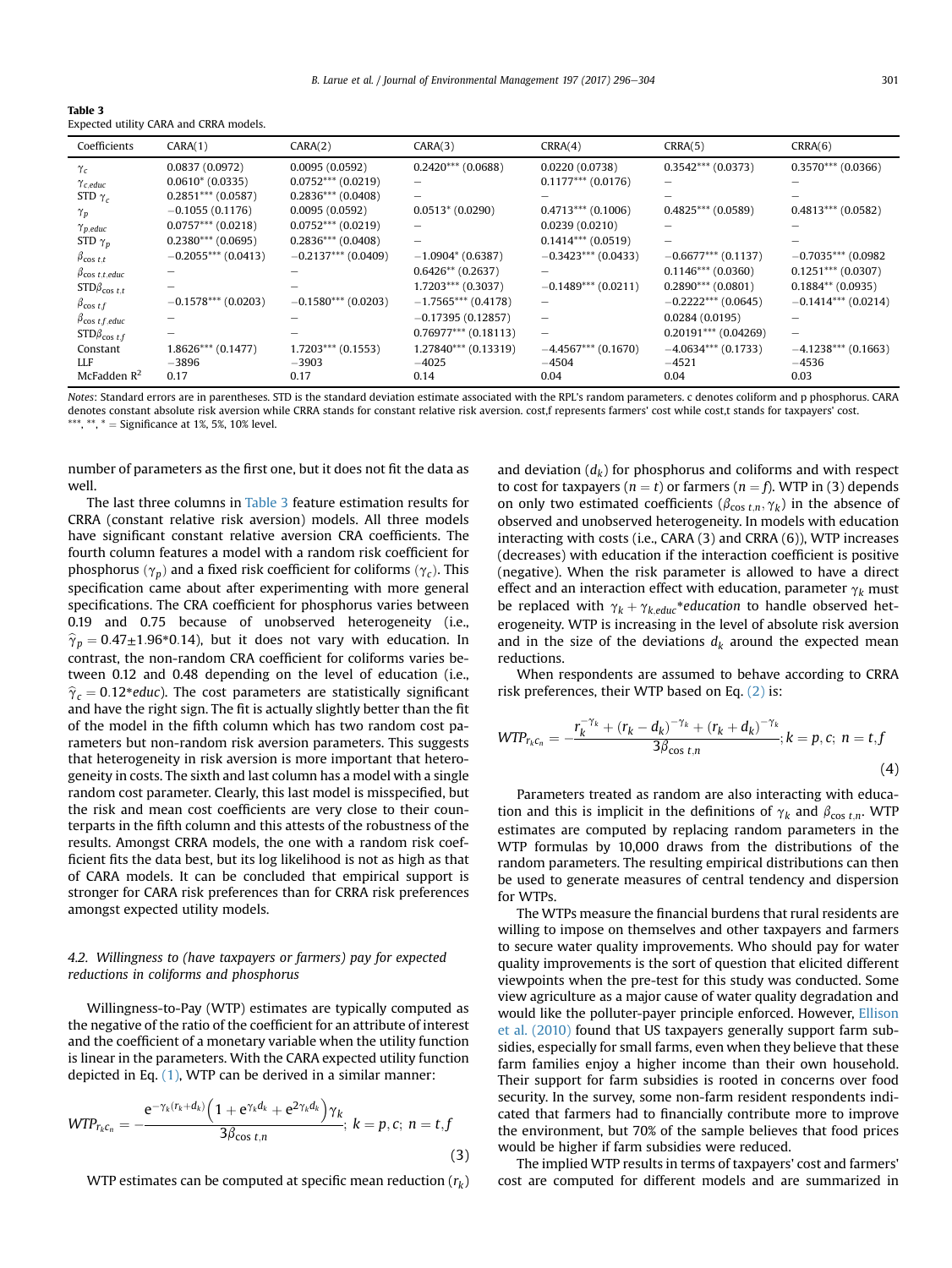#### <span id="page-6-0"></span>Table 4

Willingness to have taxpayers or farmers pay (\$ CAD) for coliform and phosphorus reductions.

|            | CARA(1) | CARA(2) | CARA(3)                                                                      | CRRA(4)          |
|------------|---------|---------|------------------------------------------------------------------------------|------------------|
|            |         |         | WTP <sub>ct</sub> $0.68$ [0-1.26] $0.78$ [0-1.28] $6.86$ [0.76-60.61] 3.36 - |                  |
|            |         |         | WTP <sub>p.t</sub> 0.48 [0-1.12] 0.78 [0-1.17] 1.90 [0.21-16.78]             | 3.62 [3.34-3.94] |
| $WTP_{cf}$ |         |         | $0.92$ [0-1.69] 1.05 [0-1.73] 0.85 [0.32-2.30]                               | $773 -$          |
|            |         |         | WTP <sub>p.f</sub> $0.65$ [0-1.51] 1.05 [0-1.73] 0.23 [0.09-0.63]            | 8.32 [7.69-9.06] |

The median is the first entry. Ranges for WTPs are in brackets. The lower bound is max.[0, 0.1 quantile] while the upper bound in the 0.9 quantile. Education was set at 3 (its mean value), and  $r_k$ ,  $\sigma_k$  were set at 1.5 and 1, respectively. 10,000 sets of parameters were drawn from the distributions of random parameters to compute the simulated WTPs.

Table 4. Median values are reported because the median is a more robust measure of central tendency. It is less influenced by outliers and it can be related to a majority voting rule [\(Bateman et al., 2002](#page-7-0) p. 194). The first column of WTP estimates is associated with the CARA (1) model. The second column shows WTPs from the CARA (2) model which assumes that risk aversion parameters for coliforms and phosphorus are identical. Therefore, the numerator in (3) is the same for coliforms and phosphorus and it incorporates a random parameter. Because marginal utility from coliform and phosphorus reductions must be weakly positive, the interval was trimmed on the left side to insure that the lower bound does not fall below zero. $20$  However, such transformations induce very long tails that inflate the upper bound as can be shown in the WTP results for CARA (3) whose costs parameters were replaced by exponential transformations in the estimation.

According to the preferred CARA (1) model with random risk aversion parameters, the median rural residents would be willing to impose a financial burden of \$0.68 CAD on each taxpayer in order to secure a 10% reduction in coliforms. To put things in perspective, the contribution of Quebec taxpayers would be able to fund \$20.4 million CAD program for a 50% drop that would see the coliform count fall from 300 to 150 organisms (i.e., from "fishable water" to "swimmable water"). The corresponding WTP estimate from the CARA (2) model is quite similar, but the ones from the CARA (3) and CRRA (4) are much higher with median respondents willing to have each Quebec taxpayer pay \$6.86 CAD and \$3.36 CAD for a 10% reduction in coliforms. Phosphorus reductions are not as valuable as coliform reductions, except under the CRRA (4) model. Median WTP estimates range from \$0.48 CAD to \$3.62 CAD for a 10% reduction in phosphorus concentration. The relatively high WTP for phosphorus reductions suggest that rural residents derive direct benefits from such reductions. [Yao et al. \(2014\)](#page-8-0) found that people living within an area where investment would be made to preserve biodiversity have higher WTP than people living outside the area. The high WTP may also reflect concerns for farmers whose participation in the main income-support program in Quebec requires phosphorus monitoring.

The median resident in the CARA (1) model is willing to impose on farmers a cost of \$0.92 CAD per acre for a 10% reduction in the coliform and \$0.65 CAD per acre for an equally large reduction in phosphorus. The WTPs under the CARA (2) and CARA (3) models are quite similar for coliforms (\$1.05 CAD and \$0.85 CAD), but there are larger differences across models for phosphorus even if one discards the CRRA (4) estimate as unreasonably high. The CARA WTP estimates range from \$0.23 CAD to \$1.05 CAD. To put things in perspective, [Gitau et al. \(2004\)](#page-7-0) estimated the lowest possible cost to implement a 60% reduction in phosphorus on a typical New York

farm at around \$3 CAD per acre. $^{21}$  The WTP estimate from the CARA (1) model for a 60% phosphorus reduction indicate that the middle rural resident would let farmers pay the whole cost and then some  $$0.65*6 = $3.30$  CAD). However, the lower WTP from the CARA (3) model suggests that the middle rural resident would want farmers to pay only part of the full cost to achieve a 60% phosphorus reduction. Since the CARA (1) model fits the data better than CARA (3), it can be inferred that at least half of the rural residents in our sample would want to see farmers pay the full cost of BMPs. Nevertheless, WTP estimates vary much across respondents as they reflect variations in objective and subjective concerns and values across residents.

The pay-the-polluter principle has been criticized for its ineffectiveness in solving the "phosphorus puzzle" by [Garnache et al.](#page-7-0) [\(2016\)](#page-7-0) who advocate a swing toward the polluter-payer principle. The above results show that non-farm rural residents support government subsidies provided that phosphorus and coliform reductions be actually achieved. This is in line with the results of [Gitau et al. \(2004\)](#page-7-0). As in [Polyzou et al. \(2011\),](#page-7-0) rural residents endowed with higher social capital are willing to see higher contributions from taxpayers. However, they also favor increasing the financial burden of farmers to secure water quality improvements. This provides more scope for departing from voluntary cost-share programs currently in fashion. Governments in industrialized countries subsidize agriculture and are hesitant to consider taxes and costly regulations to internalize negative externalities associated with agricultural production. This is likely to change as the weight of non-farm rural residents increase relative to that of farmers.

# 5. Concluding remarks

Excess phosphorus in the Chaudiere region south of Quebec City in Canada has spurred opposition toward large scale hog operations, bringing together environmental groups, local businesses and residents in demanding stricter environmental regulations to reduce health and environmental hazards and adverse effects on tourism and recreation. As the number of farmers is shrinking, policy makers are increasingly attentive to the needs of other rural residents and this is why the aim of study is to investigate the valuation of water quality improvements in the form of phosphorus and coliform reductions by non-farm rural residents. One of the objectives of this study is to assess the extent by which dispersion around expected pollution reductions might impact on the value of expected reductions. A second objective is to characterize the nature and degree of risk aversion amongst rural residents when it comes to water quality. A third objective has to do with the estimation of the financial contributions of farmers and taxpayers to secure water quality improvements.

Choice experiments were used to gather information about the preferences of rural residents which were analyzed with random utility models allowing for risk. Even though confidence intervals around environmental outcomes, including BMP performance, can be wide, few studies have explicitly accounted for risk. Random utility models featuring either constant absolute risk aversion (CARA) or constant relative risk aversion (CRRA) were estimated and heterogeneity in the degree of risk aversion amongst residents was dealt with by having interaction effects and random parameters. A stated preference design made up of 12 choice sets blocked into two small designs was developed to have each respondent

<sup>&</sup>lt;sup>20</sup> Attempts to estimate the model with exponential transformations of risk parameters did not succeed.

 $21$  The cost was US\$1700 for a 300 ha/744 acre farm. Using a farm input price index (cansim table 328-0015) and an exchange rate of 0.78 gave us an estimate in 2016 Canadian dollars.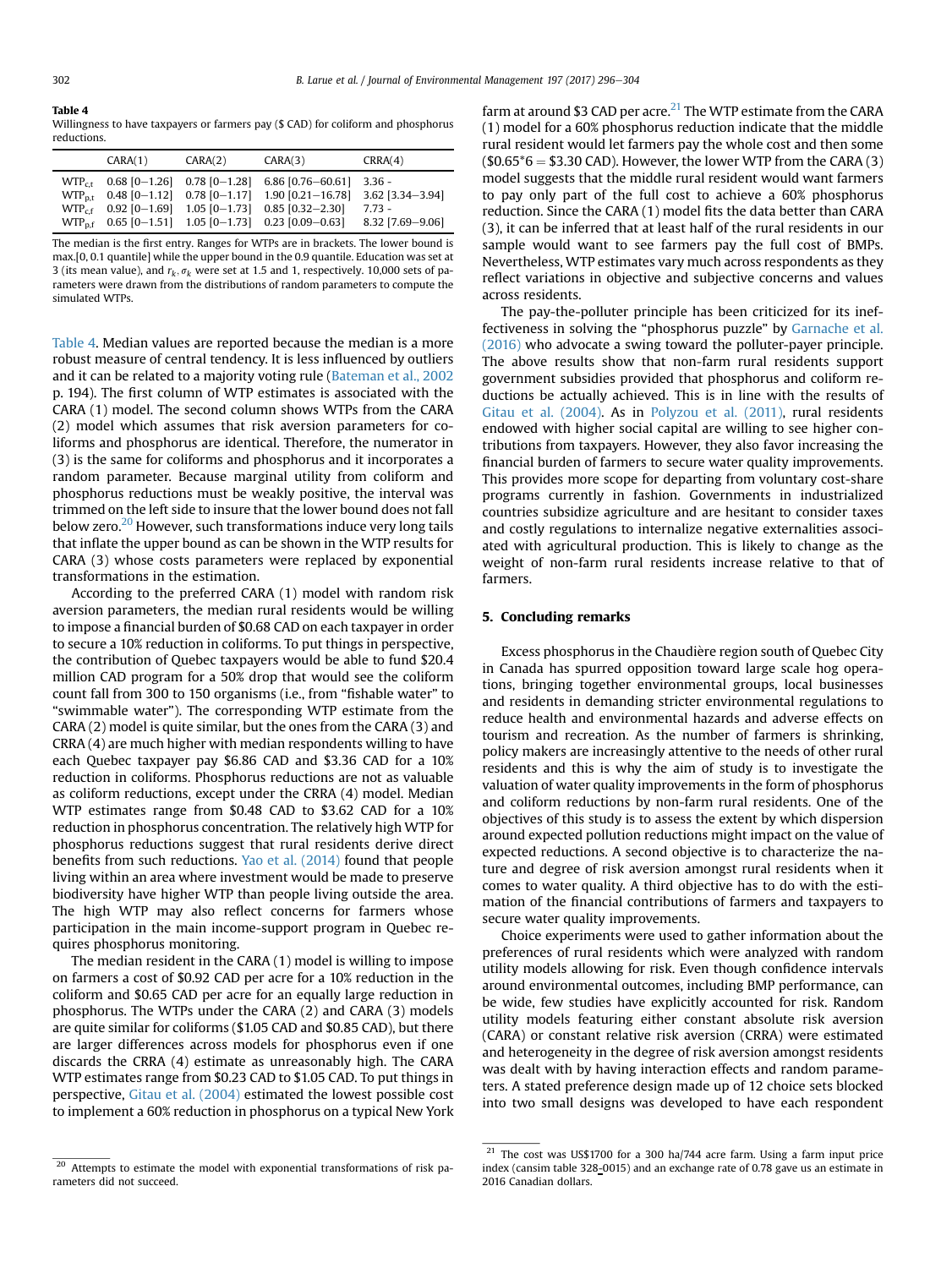<span id="page-7-0"></span>confronted to six choice sets. The purpose was to insure that respondents would take the time to properly evaluate the trade-offs between expected pollution reductions, deviations around mean reductions and costs imposed on taxpayers and farmers. Dispersion was directly incorporated into the choice sets through a three-point uniform distribution describing the expected reductions as well as deviations from the mean. The paper focused on coliforms and phosphorus reductions because many rural residents have their well water tested for coliforms on a regular basis and because much of the provincial government's changes in agricultural and environmental policies and regulations have focused on phosphorus.

The estimations indicate that CARA models perform better than CRRA models. As expected, the degree of risk aversion amongst rural residents is increasing with education and varies in relation to unobservable factors. Risk aversion implies that expected reductions in pollutants are valued less in the presence of dispersion around expected reductions. As in Polyzou et al. (2011), rural residents endowed with higher social capital are willing to see the government use higher taxes to secure water quality improvements. They are also willing to see the government ask more from farmers. Voluntary cost-share programs in Quebec and elsewhere have been ineffective and Garnache et al. (2016) argue for a change in paradigm. In Quebec as in most of the industrialized world, it has been difficult to reduce agricultural subsidies and farm programs because of public support. However, our results suggest that more can be asked from farmers when it comes to securing water quality improvements. Interestingly, the odds of a switch to a polluterpayer paradigm are likely to improve over time because the political weight of non-farm rural residents is on the rise. Also, the risk of investing in underperforming practices and technologies should be reduced as the science around water quality improves.

For future research, it would be useful to focus on the preferences of city residents to determine whether distance impacts on willingness-to-pay for water quality in rural areas.<sup>22</sup> While task complexity is always a concern in stated choice experiments, it might be interesting to depart from the uniform distribution and allow different water quality outcomes to have different probabilities. Different types of behavior under risk could then be tested for. Finally, results from stated choice experiments are subject to the so-called hypothetical bias (i.e., what people say and what they do may differ). There is a rapidly growing literature on how cheap talk, honesty priming and other mitigating strategies can be used to get more reliable results (e.g., Bello and Abdulai, 2016; Whitehead et al., 2016). While precautions were taken to minimize the hypothetical bias, our results remain subject to the usual caveat.

## Acknowledgments

Funding for this study was provided by Agriculture and Agrifood Canada's Watershed Evaluation of Beneficial Management Practices (WEBs) program and the Fonds Québécois de la Recherche sur la Société et la Culture (FQRSC). The authors are grateful to Jornette Dangbedji for her assistance during questionnaire design and data collection and to hydrology expert Prof. Alain Rousseau.

#### References

- [Asci, S., Borisova, T., VanSickle, J.J., 2015. Role of economics in developing fertilizer](http://refhub.elsevier.com/S0301-4797(17)30265-7/sref1) [best management practices. Agric. Water Manag. 152, 251](http://refhub.elsevier.com/S0301-4797(17)30265-7/sref1)-[261.](http://refhub.elsevier.com/S0301-4797(17)30265-7/sref1) [Bateman, I.J., Carson, R.T., Day, B., Hanemann, M., Hanley, N., Hett, T., Jones-Lee, M.,](http://refhub.elsevier.com/S0301-4797(17)30265-7/sref2)
- [Loomes, G., Mourato, S.,](http://refhub.elsevier.com/S0301-4797(17)30265-7/sref2) Özdemiroğ[lu, E., Obe, D.W.P., Sugden, R., Swanson, J.,](http://refhub.elsevier.com/S0301-4797(17)30265-7/sref2)

[2002. Economic Valuation with Stated Preference Techniques. Edward Elgar](http://refhub.elsevier.com/S0301-4797(17)30265-7/sref2) [Publishing Limited, Cheltenham, UK, p. 457.](http://refhub.elsevier.com/S0301-4797(17)30265-7/sref2)

- [Baumgart-Getz, A., Prokopy, L.S., Floress, K., 2012. Why farmers adopt best man](http://refhub.elsevier.com/S0301-4797(17)30265-7/sref3)[agement practice in the United States: a meta-analysis of the adoption litera](http://refhub.elsevier.com/S0301-4797(17)30265-7/sref3)ture. J. Environ. Manag.  $96, 17-25$  $96, 17-25$ .
- Bello, M., Abdulai, A., 2016. Impact of Ex-Ante [hypothetical bias mitigation methods](http://refhub.elsevier.com/S0301-4797(17)30265-7/sref4) [on attribute non-attendance in choice experiments. Am. J. Agric. Econ. 98,](http://refhub.elsevier.com/S0301-4797(17)30265-7/sref4) [1486](http://refhub.elsevier.com/S0301-4797(17)30265-7/sref4)-[1506.](http://refhub.elsevier.com/S0301-4797(17)30265-7/sref4)
- [Brehm, J.M., Pasko, D.K., Eisenhauer, B.W., 2013. Identifying key factors in Home](http://refhub.elsevier.com/S0301-4797(17)30265-7/sref5)[owner's adoption of water quality best management practices. Environ. Manag.](http://refhub.elsevier.com/S0301-4797(17)30265-7/sref5) [52, 113](http://refhub.elsevier.com/S0301-4797(17)30265-7/sref5)-[122](http://refhub.elsevier.com/S0301-4797(17)30265-7/sref5).
- Campbell, D., Vedel, S.E., Thorsen, B.J., Jacobsen, J.B., 2013. Heterogeneity in the WTP for recreational access: distributional aspects. J. Environ. Plan. Manag. [http://](http://dx.doi.org/10.1080/09640568.2013.793173) [dx.doi.org/10.1080/09640568.2013.793173](http://dx.doi.org/10.1080/09640568.2013.793173).
- [Colombo, S., Hanley, N., Louviere, J., 2009. Modeling preference heterogeneity in](http://refhub.elsevier.com/S0301-4797(17)30265-7/sref7) [stated choice data: an analysis for public goods generated by agriculture. Agric.](http://refhub.elsevier.com/S0301-4797(17)30265-7/sref7) Econ.  $40, 307 - 322$ .
- [Colombo, S., Glenk, K., Rocamora-Montiel, B., 2016. Analysis of choice in](http://refhub.elsevier.com/S0301-4797(17)30265-7/sref8)[consistencies in on-line choice experiments: impact on welfare measures. Eur.](http://refhub.elsevier.com/S0301-4797(17)30265-7/sref8) [Rev. Agric. Econ. 43, 271](http://refhub.elsevier.com/S0301-4797(17)30265-7/sref8)-[302.](http://refhub.elsevier.com/S0301-4797(17)30265-7/sref8)
- [Ellison, B.D., Lusk, J., Briggeman, B.C., 2010. Taxpayer beliefs about farm income and](http://refhub.elsevier.com/S0301-4797(17)30265-7/sref9) [preferences for farm policy. Appl. Econ. Perspect. Policy 32, 338](http://refhub.elsevier.com/S0301-4797(17)30265-7/sref9)-[354.](http://refhub.elsevier.com/S0301-4797(17)30265-7/sref9)
- [Garnache, C., Swinton, S.M., Herriges, J.A., Lupi, F., Stevenson, J., 2016. Solving the](http://refhub.elsevier.com/S0301-4797(17)30265-7/sref10) [phosphorus pollution puzzle: synthesis and directions for future research. Am.](http://refhub.elsevier.com/S0301-4797(17)30265-7/sref10) [J. Agric. Econ. 98, 1334](http://refhub.elsevier.com/S0301-4797(17)30265-7/sref10)-[1339.](http://refhub.elsevier.com/S0301-4797(17)30265-7/sref10)
- [Ghazalian, P.L., Larue, B., West, G.E., 2009. Best management practices to enhance](http://refhub.elsevier.com/S0301-4797(17)30265-7/sref11) [water quality: who is adopting them? J. Agric. Appl. Econ. 41, 663](http://refhub.elsevier.com/S0301-4797(17)30265-7/sref11)-[682](http://refhub.elsevier.com/S0301-4797(17)30265-7/sref11).
- [Ghazalian, P.L., Larue, B., West, G.E., 2010. Best management practices and the](http://refhub.elsevier.com/S0301-4797(17)30265-7/sref12) [production of good and bad outputs. Can. J. Agric. Econ. 58, 283](http://refhub.elsevier.com/S0301-4797(17)30265-7/sref12)-[302.](http://refhub.elsevier.com/S0301-4797(17)30265-7/sref12)
- [Gitau, M.W., Veith, T.L., Gburek, W.J., 2004. Farm-level optimization of BMP place](http://refhub.elsevier.com/S0301-4797(17)30265-7/sref13)[ment for cost-effective pollution reduction. Trans. Am. Soc. Agric. Eng. 47 \(6\),](http://refhub.elsevier.com/S0301-4797(17)30265-7/sref13) [1923](http://refhub.elsevier.com/S0301-4797(17)30265-7/sref13)-1931
- [Glenk, K., Colombo, S., 2013. Modeling outcome-related risk in choice experiments.](http://refhub.elsevier.com/S0301-4797(17)30265-7/sref14) [Aust. J. Agric. Resour. Econ. 57, 559](http://refhub.elsevier.com/S0301-4797(17)30265-7/sref14)-[578](http://refhub.elsevier.com/S0301-4797(17)30265-7/sref14).
- [Hadrich, J.C., Van Winkle, A., 2013. Awareness and pro-active adoption of surface](http://refhub.elsevier.com/S0301-4797(17)30265-7/sref15) [water BMPs. J. Environ. Manag. 127, 221](http://refhub.elsevier.com/S0301-4797(17)30265-7/sref15)-[227.](http://refhub.elsevier.com/S0301-4797(17)30265-7/sref15)
- [Hanley, N., Colombo, S., Tinch, D., Black, A., Aftab, A., 2006. Estimating the bene](http://refhub.elsevier.com/S0301-4797(17)30265-7/sref16)fits [of water quality improvements under the water framework directive: are](http://refhub.elsevier.com/S0301-4797(17)30265-7/sref16) benefi[ts transferable? Eur. Rev. Agric. Econ. 33, 391](http://refhub.elsevier.com/S0301-4797(17)30265-7/sref16)-[413](http://refhub.elsevier.com/S0301-4797(17)30265-7/sref16).
- [Hensher, D.A., Rose, J., Greene, W.H., 2005. The implications on willingness to pay of](http://refhub.elsevier.com/S0301-4797(17)30265-7/sref17) respondents ignoring specifi[c attributes. Transportation 32, 203](http://refhub.elsevier.com/S0301-4797(17)30265-7/sref17)-[222](http://refhub.elsevier.com/S0301-4797(17)30265-7/sref17).
- [Hirshleifer, J., Riley, J.G., 1992. The Analytics of Uncertainty and Information. Cam](http://refhub.elsevier.com/S0301-4797(17)30265-7/sref18)[bridge University Press, New York](http://refhub.elsevier.com/S0301-4797(17)30265-7/sref18).
- [Kosenius, A.K., 2010. Heterogeneous preferences for water quality attributes: the](http://refhub.elsevier.com/S0301-4797(17)30265-7/sref19) [case of eutrophication in the Gulf of Finland, the baltic sea. Ecol. Econ. 69,](http://refhub.elsevier.com/S0301-4797(17)30265-7/sref19) [528](http://refhub.elsevier.com/S0301-4797(17)30265-7/sref19)-[538](http://refhub.elsevier.com/S0301-4797(17)30265-7/sref19).
- [Lathrop, R.C., Carpenter, S.R., Stow, C.R., Soranno, P.A., Panuska, J.C., 1998. Phos](http://refhub.elsevier.com/S0301-4797(17)30265-7/sref20)[phorus loading reductions needed to control blue-green alga blooms in Lake](http://refhub.elsevier.com/S0301-4797(17)30265-7/sref20) [Mendota. Can. J. Fish. Aquat. Sci. 55, 1169](http://refhub.elsevier.com/S0301-4797(17)30265-7/sref20)-[1178](http://refhub.elsevier.com/S0301-4797(17)30265-7/sref20).
- [Louviere, J.J., Hensher, D.A., Swait, J.D., 2000. Stated Choice Methods: Analysis and](http://refhub.elsevier.com/S0301-4797(17)30265-7/sref21) [Application. Cambridge University Press, Cambridge, 402pp.](http://refhub.elsevier.com/S0301-4797(17)30265-7/sref21)
- [Luzar, J.E., Coss](http://refhub.elsevier.com/S0301-4797(17)30265-7/sref22)é[, K.J., 1998. Willingness to pay or intention to pay: the attitude](http://refhub.elsevier.com/S0301-4797(17)30265-7/sref22) [behavior relationship in contingent valuation. J. Socio Econ. 27, 427](http://refhub.elsevier.com/S0301-4797(17)30265-7/sref22)-[444.](http://refhub.elsevier.com/S0301-4797(17)30265-7/sref22)
- [McFadden, D., Train, K., 2000. Mixed MNL models for discrete response. J. Appl.](http://refhub.elsevier.com/S0301-4797(17)30265-7/sref23) [Econ. 15, 447](http://refhub.elsevier.com/S0301-4797(17)30265-7/sref23)-[470.](http://refhub.elsevier.com/S0301-4797(17)30265-7/sref23)
- [MDDEP \(Minist](http://refhub.elsevier.com/S0301-4797(17)30265-7/sref24)è[re du D](http://refhub.elsevier.com/S0301-4797(17)30265-7/sref24)éveloppement Durable, de l'[Environement et des Parcs,](http://refhub.elsevier.com/S0301-4797(17)30265-7/sref24) [Qu](http://refhub.elsevier.com/S0301-4797(17)30265-7/sref24)é[bec\), 2011a. Politique Nationale de l](http://refhub.elsevier.com/S0301-4797(17)30265-7/sref24)'Eau. L'Eau-La Vie-L'Avenir, p. 126.
- MDDEP (Ministère du Développement Durable, de l'Environement et des Parcs, Québec), 2011b. Water Governance Reform: a Strategic Choice. [http://www.](http://www.mddelcc.gouv.qc.ca/eau/politique/index-en.htm#integrated)<br>mddelcc.gouv.gc.ca/eau/politique/index-en.htm#integrated (Accessed 9 [mddelcc.gouv.qc.ca/eau/politique/index-en.htm#integrated](http://www.mddelcc.gouv.qc.ca/eau/politique/index-en.htm#integrated) (Accessed 9 December 2016).
- [Meals, D.W., Dressing, S.A., Davenport, T., 2010. Lag time in water quality response](http://refhub.elsevier.com/S0301-4797(17)30265-7/sref26) [to best management practices: a review. J. Environ. Qual. 39, 85](http://refhub.elsevier.com/S0301-4797(17)30265-7/sref26)-[96.](http://refhub.elsevier.com/S0301-4797(17)30265-7/sref26)
- [Michaud, A., Beaudin, I., Deslandes, J., Bonn, F., Modramootoo, A., 2007. SWAT](http://refhub.elsevier.com/S0301-4797(17)30265-7/sref27)predicted infl[uence of different landscape and cropping system alterations on](http://refhub.elsevier.com/S0301-4797(17)30265-7/sref27) [phosphorus mobility within the pike river watershed of south-Western Quebec.](http://refhub.elsevier.com/S0301-4797(17)30265-7/sref27) [Can. J. Soil Sci. 87, 329](http://refhub.elsevier.com/S0301-4797(17)30265-7/sref27)-[344](http://refhub.elsevier.com/S0301-4797(17)30265-7/sref27).
- NGene, 2012. NGene 1.1.1 User Manual and Reference Guide. Choice Metrics. [http://](http://choice-metrics.com/index.html) [choice-metrics.com/index.html.](http://choice-metrics.com/index.html)
- [Palsson, A.M., 1996. Does the degree of relative risk aversion vary with household](http://refhub.elsevier.com/S0301-4797(17)30265-7/sref29) [characteristics? J. Econ. Psychol. 17, 771](http://refhub.elsevier.com/S0301-4797(17)30265-7/sref29)-[787.](http://refhub.elsevier.com/S0301-4797(17)30265-7/sref29)
- [Polyzou, E., Jones, N., Evangelinos, K.I., Halvadakis, C.P., 2011. Willingness to pay for](http://refhub.elsevier.com/S0301-4797(17)30265-7/sref30) [drinking water quality improvement and the in](http://refhub.elsevier.com/S0301-4797(17)30265-7/sref30)fluence of social capital. J. Socio [Econ. 40, 74](http://refhub.elsevier.com/S0301-4797(17)30265-7/sref30)-[80.](http://refhub.elsevier.com/S0301-4797(17)30265-7/sref30)
- [Rahelizatovo, N.C., Gillespie, J.M., 2004. The adoption of best-management practices](http://refhub.elsevier.com/S0301-4797(17)30265-7/sref31) [by Louisiana dairy producers. J. Agric. Appl. Econ. 36, 229](http://refhub.elsevier.com/S0301-4797(17)30265-7/sref31)-[240.](http://refhub.elsevier.com/S0301-4797(17)30265-7/sref31)
- [Reimer, A.P., Thompson, A.W., Prokopy, L.S., 2012. The multi-dimensional nature of](http://refhub.elsevier.com/S0301-4797(17)30265-7/sref32) [environmental attitudes among farmers in Indiana: implications for conser](http://refhub.elsevier.com/S0301-4797(17)30265-7/sref32)[vation adoption. Agric. Hum. Values 29, 29](http://refhub.elsevier.com/S0301-4797(17)30265-7/sref32)-[40.](http://refhub.elsevier.com/S0301-4797(17)30265-7/sref32)
- [Rose, J.M., Bleimer, M.C., Henscher, D.A., Collins, A.T., 2008. Designing ef](http://refhub.elsevier.com/S0301-4797(17)30265-7/sref33)ficient [stated choice experiments in the presence of reference alternatives. Transp. Res.](http://refhub.elsevier.com/S0301-4797(17)30265-7/sref33) [Part B Methodol. 42, 395](http://refhub.elsevier.com/S0301-4797(17)30265-7/sref33)-[406](http://refhub.elsevier.com/S0301-4797(17)30265-7/sref33).
- Sharpley, A.N., Bergström, L., Aronsson, H., Bechmann, M., Bolster, C.H., Bö[rling, K.,](http://refhub.elsevier.com/S0301-4797(17)30265-7/sref34) [Djodjic, F., Jarvie, H.P., Schoumans, O.F., Stamm, C., Tonderski, K.S., Ul](http://refhub.elsevier.com/S0301-4797(17)30265-7/sref34)e[n, B.,](http://refhub.elsevier.com/S0301-4797(17)30265-7/sref34) [Uusitalo, R., Withers, P.J.A., 2015. Future agriculture with minimized](http://refhub.elsevier.com/S0301-4797(17)30265-7/sref34)

 $\overline{a^2}$  Water contamination is a concern among city dwellers too. In the recent case in Flint (Michigan), lead leaked from aging pipes and thousands of children were found to have elevated levels of lead in their blood.